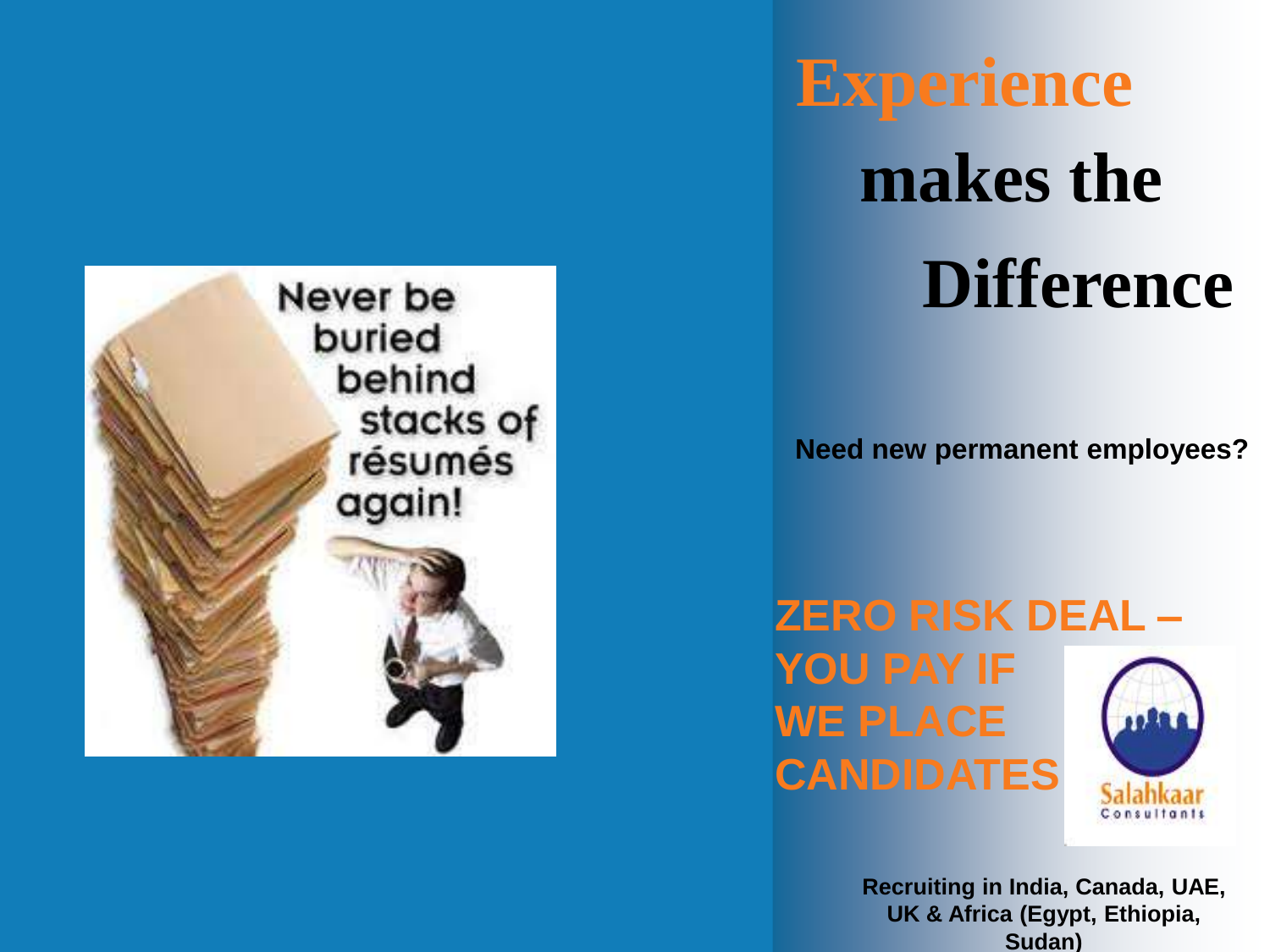### **Why Salahkaar Consultants?**

#### **Experience makes the difference**

- We are in recruitment service for more than 30 years.
- Experienced in India, UK, UAE, Canada & more.





#### **Understanding is the key to our service**

- By understanding your organisation and the industry in which you operate, we are able to focus on delivering a service suiting your requirements.
- Our expertise leaves you free to focus on your core HR.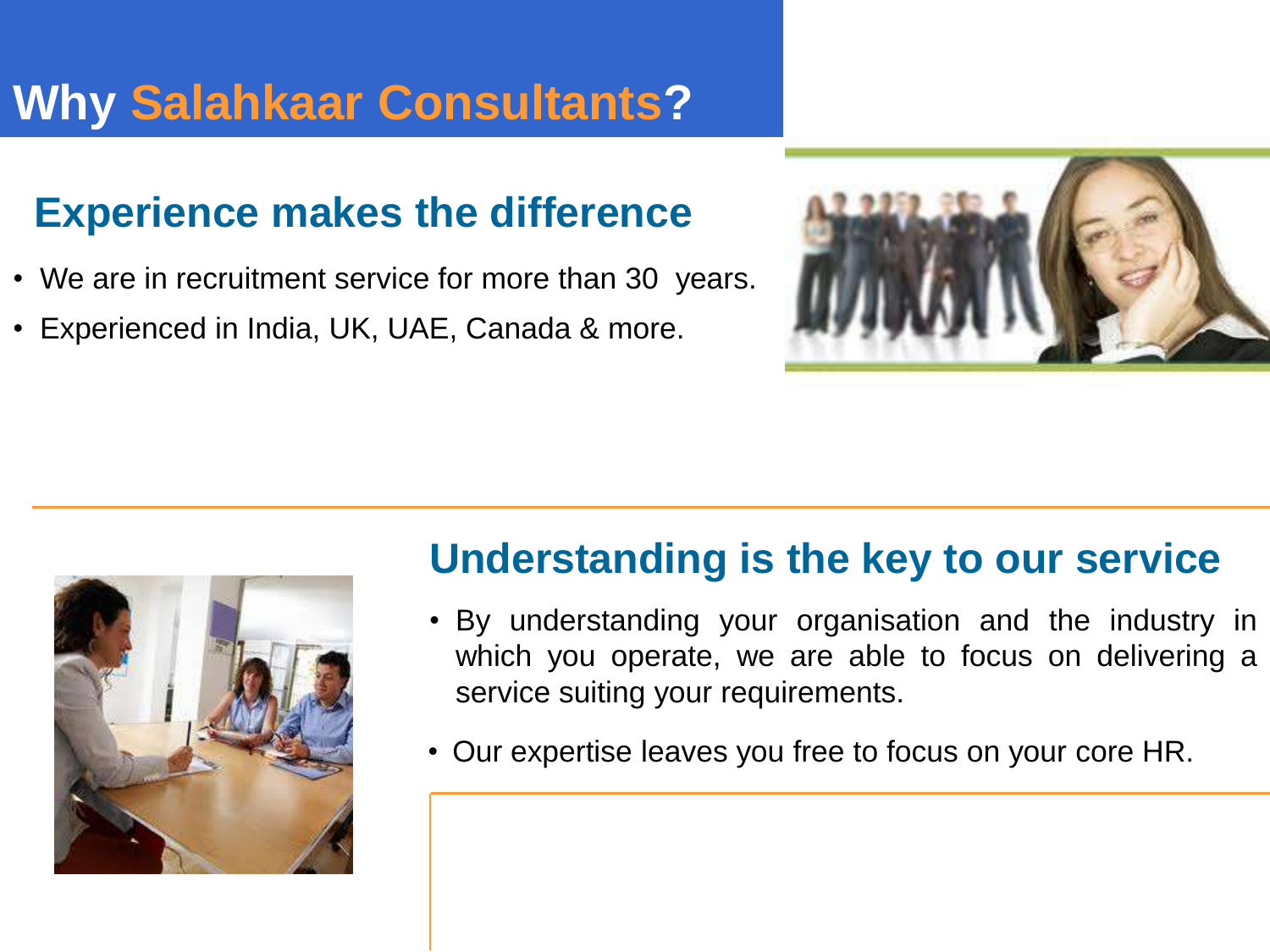

## **Permanent Recruitment**

#### **3 Good Reasons To Choose Salahkaar Consultants**

#### **Excellent sourcing facility**

- Effective job advertisement layout and text.
- Sourcing through leading job boards, ATS, s/ws.
- Pro-active search capabilities.

#### **Structured Interview Procedures**

- Behavioural based interviews.
- Skills and aptitude testing facility.



#### **Personality Profiling**

- Matches candidate personality with your unique job requirement.
- Excellent day-to-day management tool.
- Behavioural & KRA based reference checking.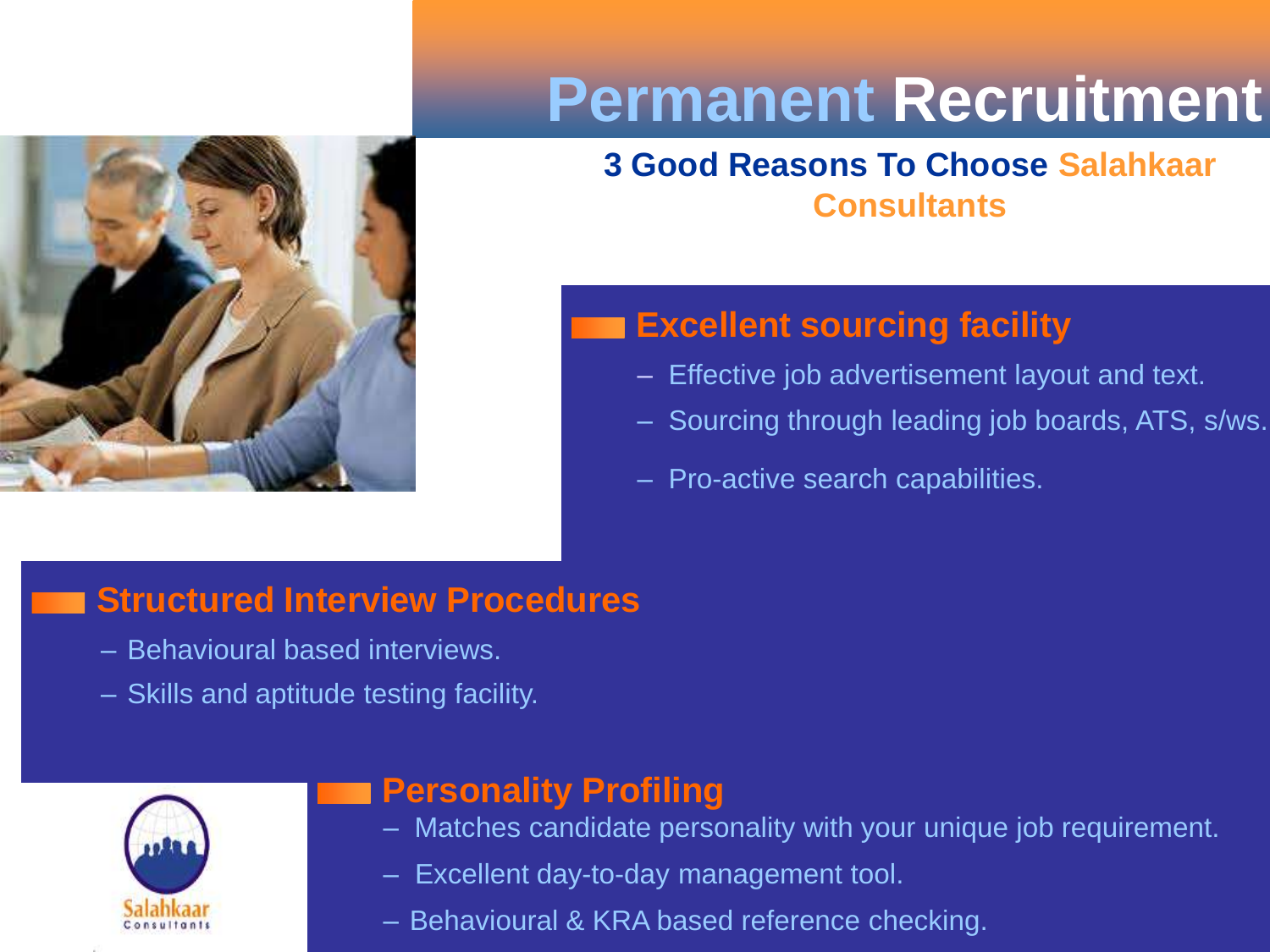### **Company Background**

Salahkaar Consultants' clients range from local small business operators to global corporations and public sector organisations. We tailor our services according to the requirements of each individual client.



Founded in 1983 and privately owned, Salahkaar Consultants has rapidly developed into a network of recruitment partnership and branches in UK, India, Canada, Africa and UAE.

We are exclusive vendor for many clients and preferred vendor in above markets.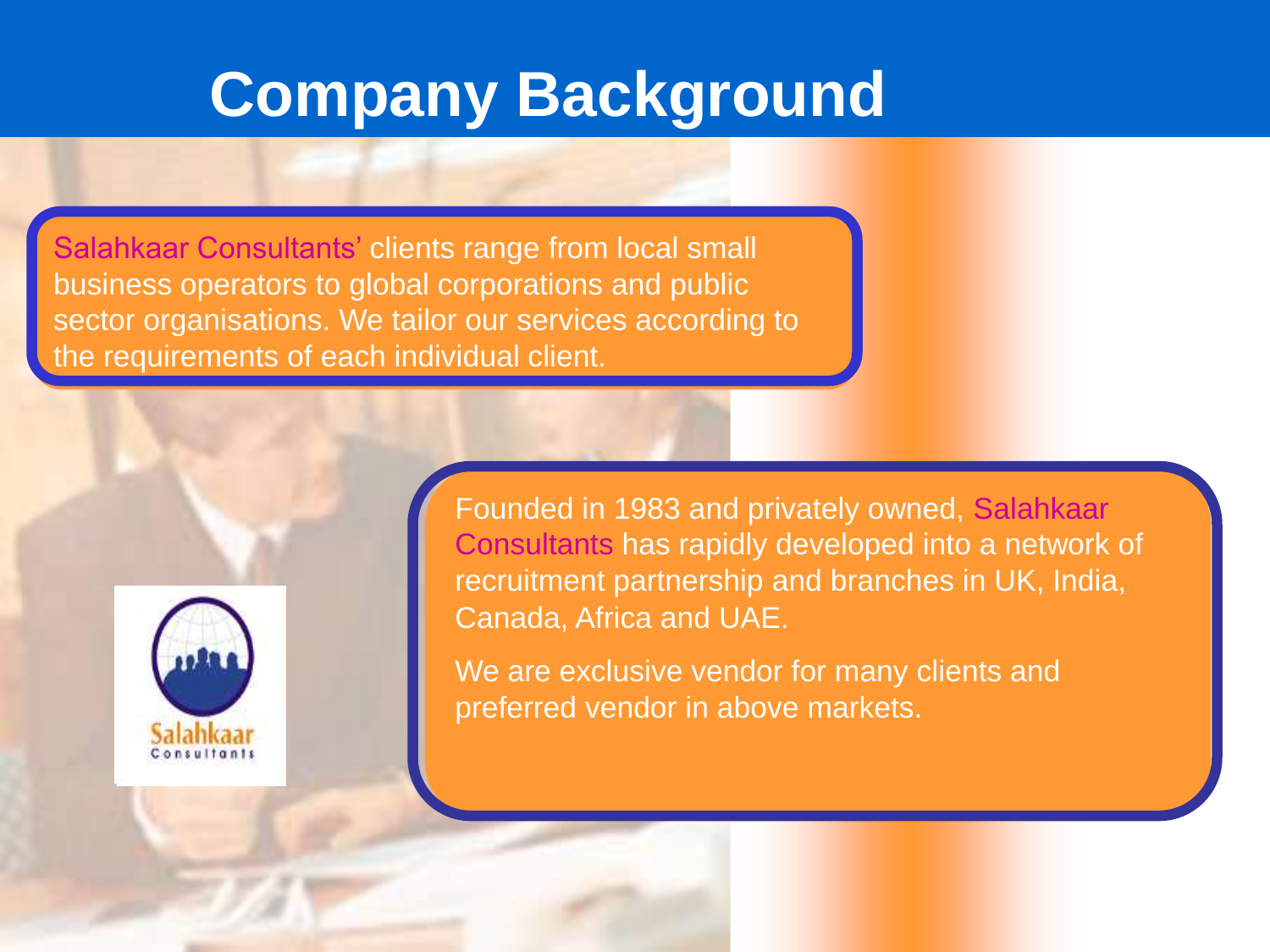### **Where We Are**

**Phone, Global Contact For Business:** +91-9975012222 / +91-20- - 40027168

**Email, Global Contact For Business: [enquiry@salahkaarconsultants.com](http://www.salahkaarconsultants.com/%22mailto:enquiry@salahkaarconsultants.com/%22)**

**Address, Business Support Offices:**

**India: Salahkaar Consultants, Office # 2A and 2B, Pillar H, Opp. Silver Line Society, Near Ganpati Chowk, Viman Nagar, Pune 411 014, India. Landmark: Behind Fortune Inn Jukaso Hotel.**

*London, UK: Trafalgar House, Grenville Place, London NW7 3SA*

*Abu Dhabi, UAE: No. 804, Hyundai Car Showroom Building, PO Box 313, Abu Dhabi, UAE*



*Ontario, Canada: 7430 Glanmorgan Way, L5N 7Z4, Mississuaga, Ontario, Canada*